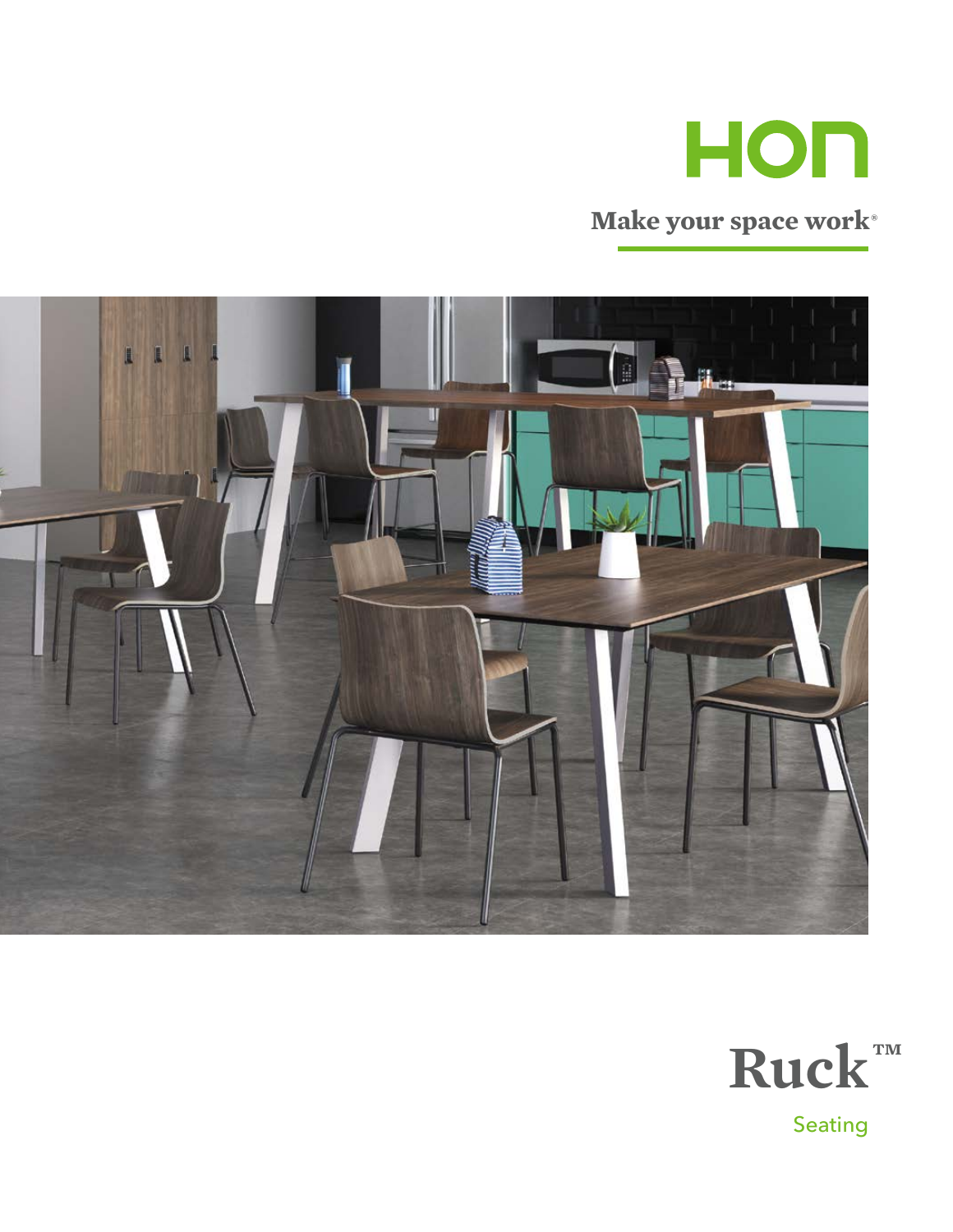Sleek lines and a simple silhouette designed to make you sit up and take notice. Easy on the eyes and even easier to move, stack and create distance, Ruck seating brings effortless style to working alone or together. Available in laminate or veneer finishes in both seated and stool heights, Ruck clicks with its surroundings — whether that's in a collaborative area, café setting, or as a side chair in a private office. Crafted with gentle, molded contours, Ruck makes being on the edge of your seat a more comfortable place to be.





 $\mathbb{Z}^n$ SCAN TO CHECK OUT RUCK ON HON. COM

# **Elegant simplicity.**

## Comfortable curves. Timeless form.